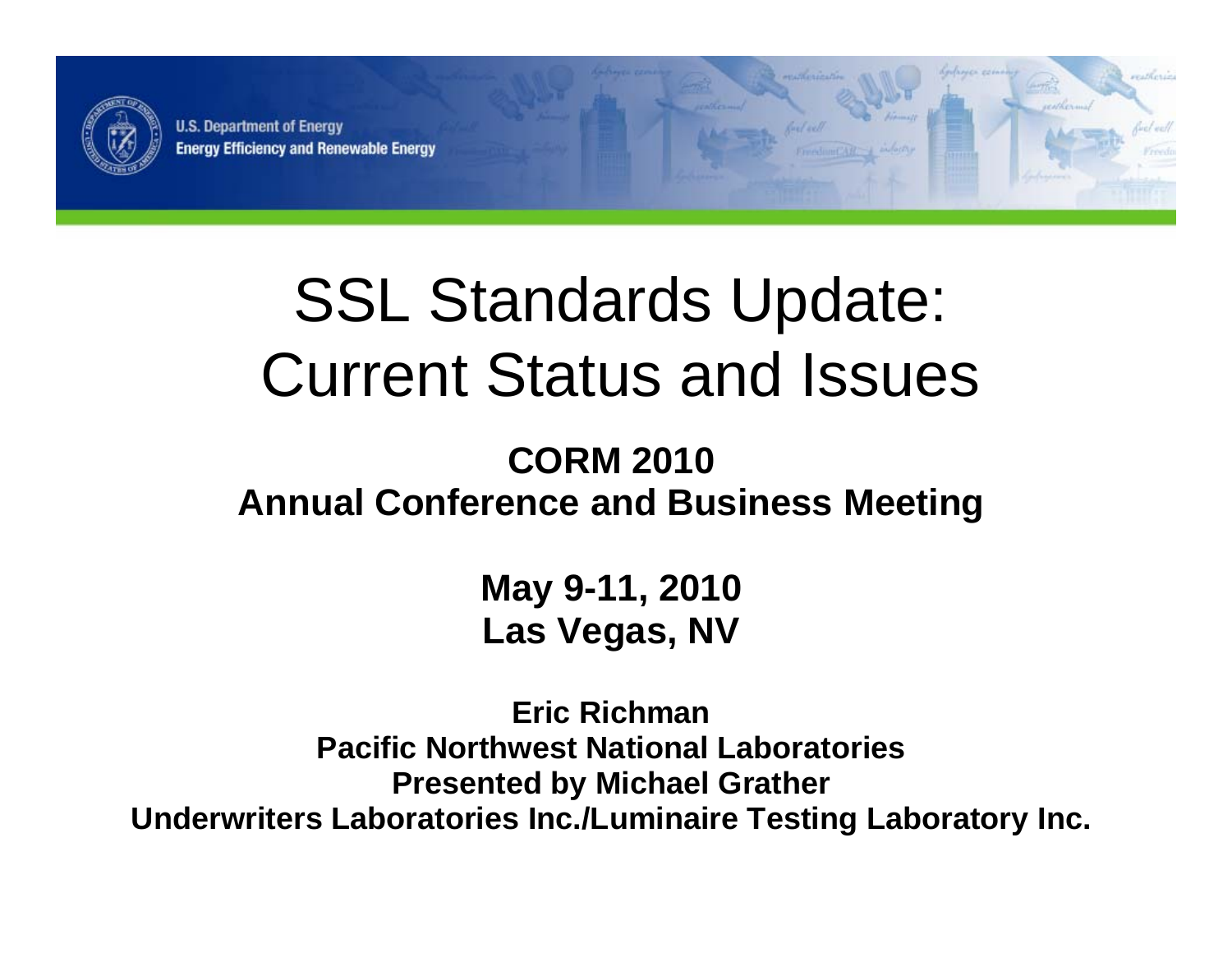### Completed Standards and Test Methods: Methods:

The first 4.....

- C78.377 LED Chromaticity for white light LED
- •LM-79 LED Photometric testing (luminaires..)
- RP-16 (Addendum "a") LED Definitions
- LM-80 LED Lumen Depreciation Testing (packages, modules)

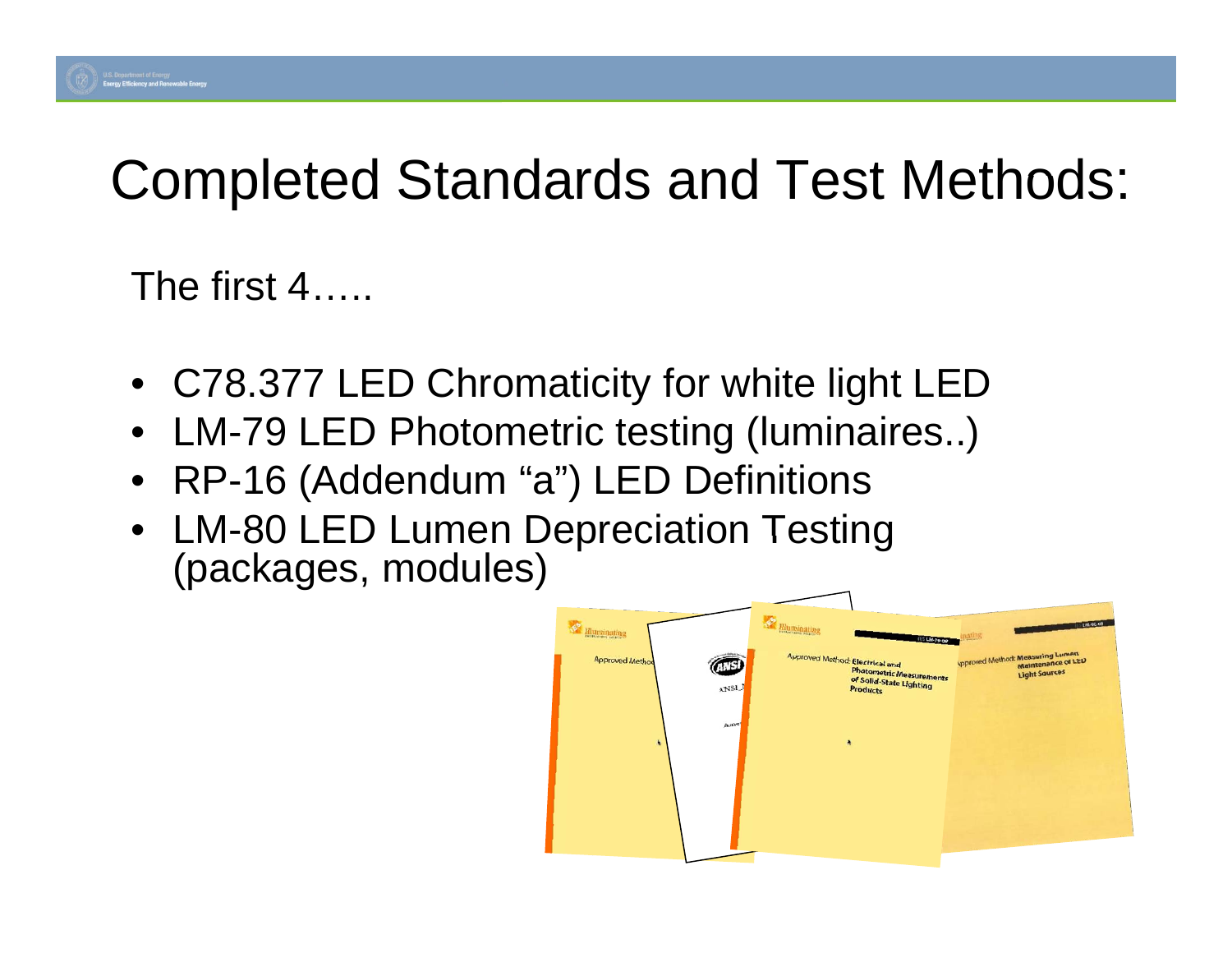

- UL 8750 LED Safet y available for download
- NEMA LSD 45-2009 Recommendations for Solid-State Lighting Sub-Assembly Interfaces for Luminaires - available for download
- NEMA LSD-49 "Solid State Lighting—Best Practices for Dimming – available for download
- IES RP-16 Addendum B additional LED definitions



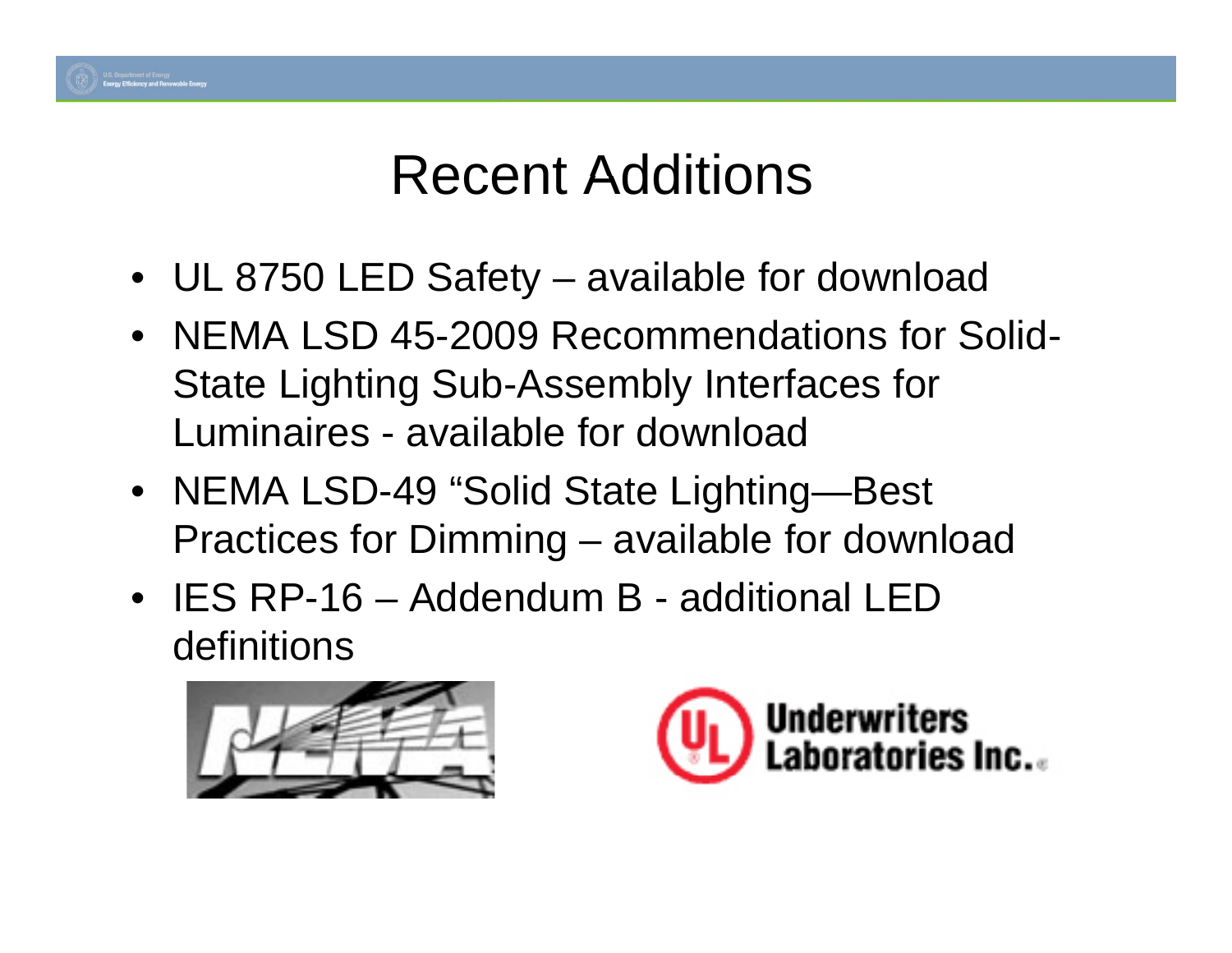### Other Standards Activity/Progress

- $\bullet$  Documents underway:
	- –TM-21 - Lifetime extrapolation method (use with LM-80)
	- CIE TC1-69 Color Quality Scale (new CRI type metric)
	- NEMA SSL-1 LED Drivers
	- –IES LED application Guideline
	- C78.377-2008 (color) currently in comment collection
	- IEEE Standard P1789 Biological Effects and Health Hazards From Flicker... (in final review)









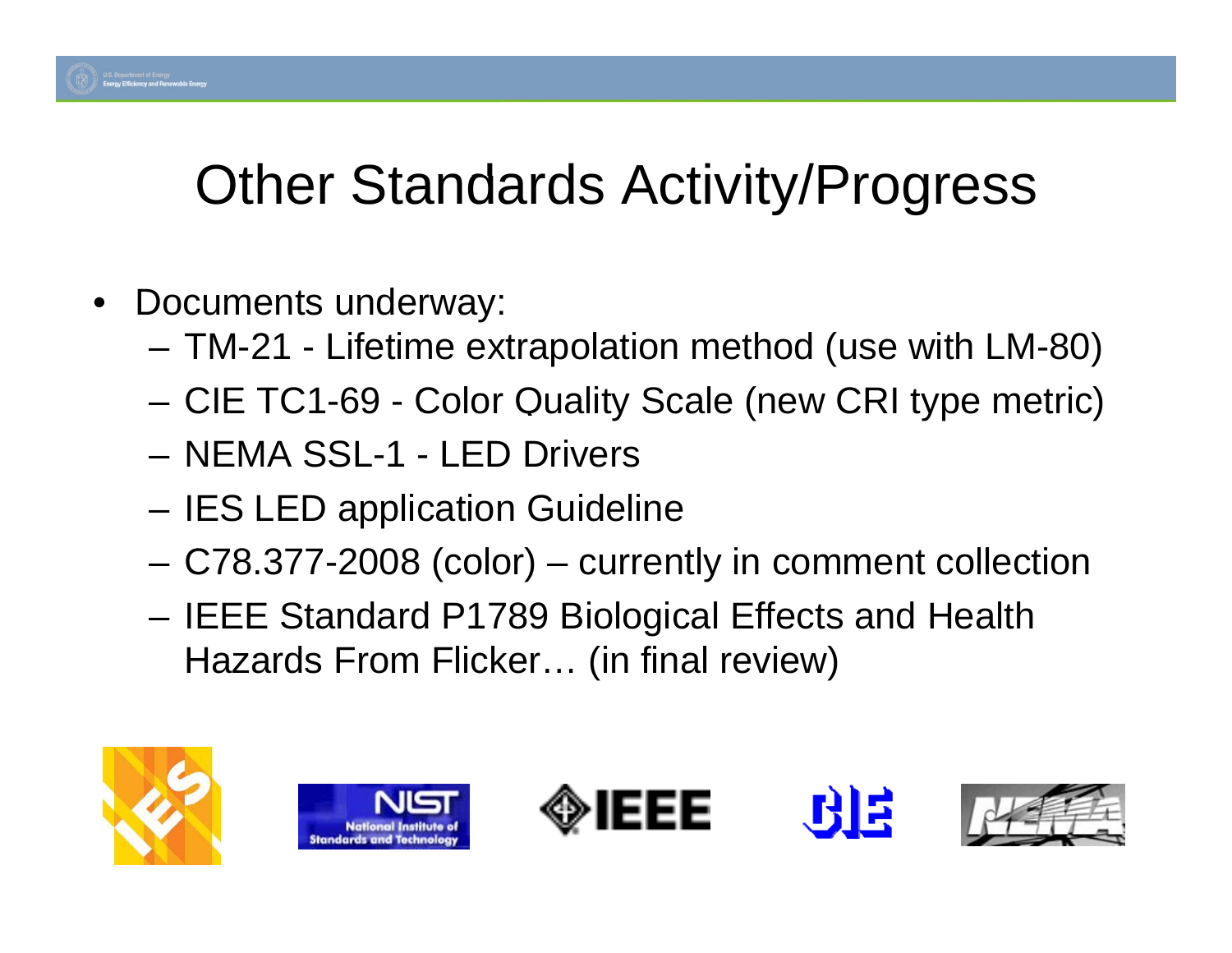

- More Underway or in Planning
	- IES Project S402-10: Methods for the measurements of high power LEDs (in draft development)
	- IES Project S401-10: LED "Light Engine" measurements (PIF for approval)
	- IES AC LED Measurements: Working Group formed
- $\bullet\,$  Other worldwide organizations also working on mostly parallel documents:
	- CIE
	- IEC
	- IEEE





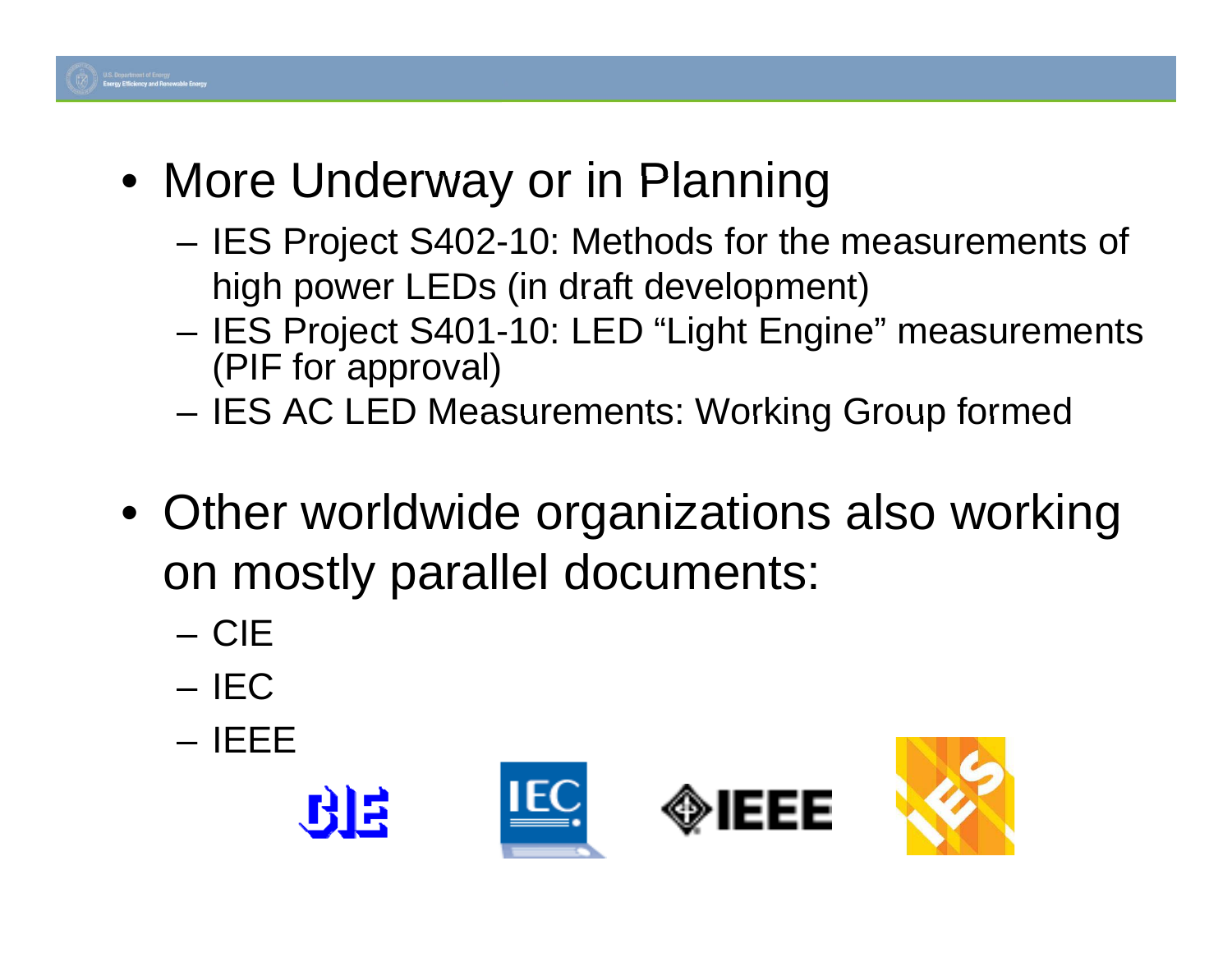

#### ANSLG committee WG review

IEC standards under review by ANSLG WG

- $\bullet\;$  IEC 62560 ((self-ballasted LED for general lighting (greater than 50 volts); Safety (retrofit)).
- IEC 62612 (LED performance).
- IEC 62031 (LED module).
- IEC 62504 (LED definitions).
- IEC 61345-2-13 (safety specs for ballasted LED).

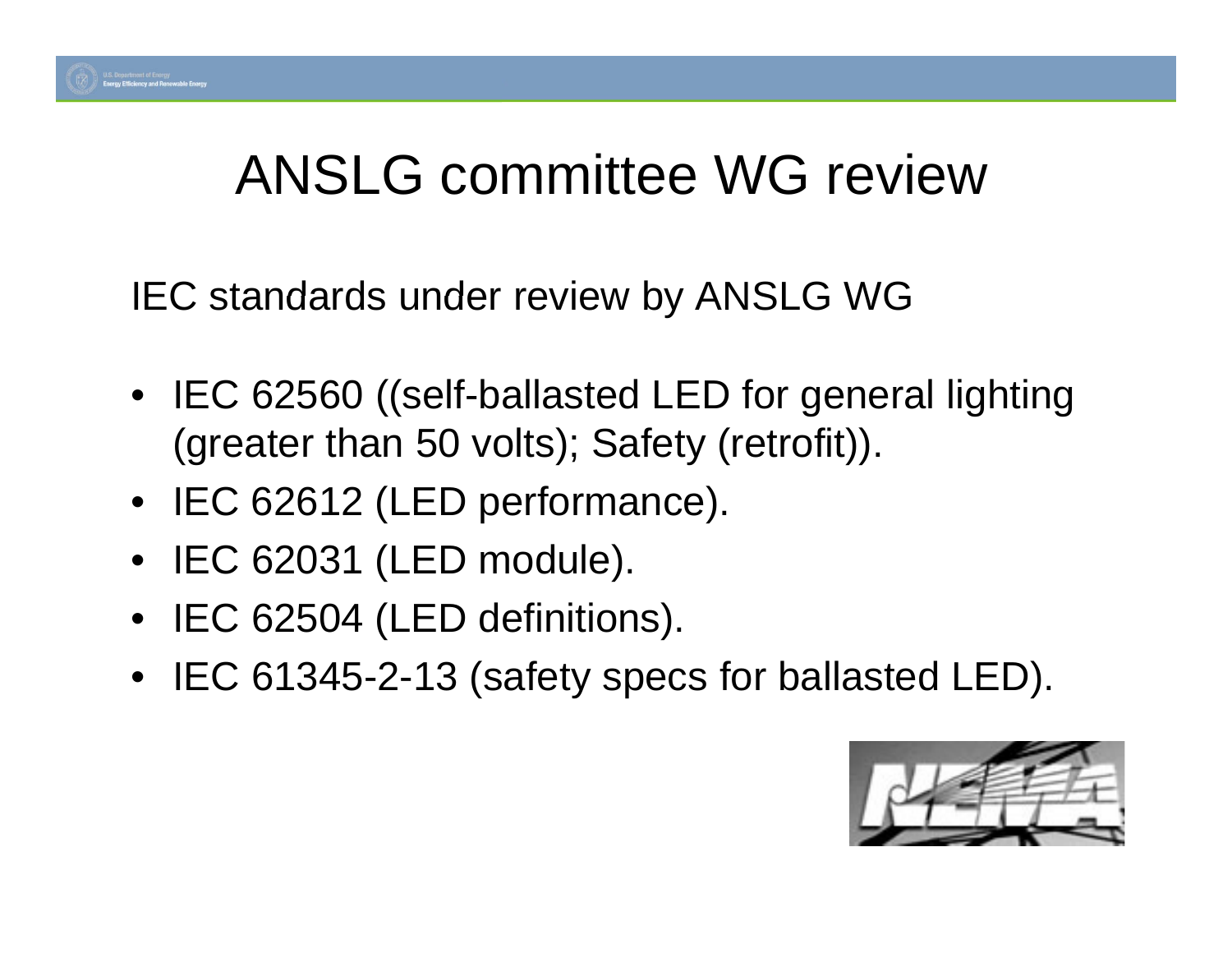#### C78.377-2008 Review Considerations

- IEC looking at standard with higher 2700K bin not typical for US market or programs
- Confusion with C78.377 (luminaire) vs. diode level tests. Working group formed (T. Stimac)
- NIST proposing study of 2700K issue as part of LED color response study (Y. Ohno)

Review cycle of C78.377 is on hold to consider these issues

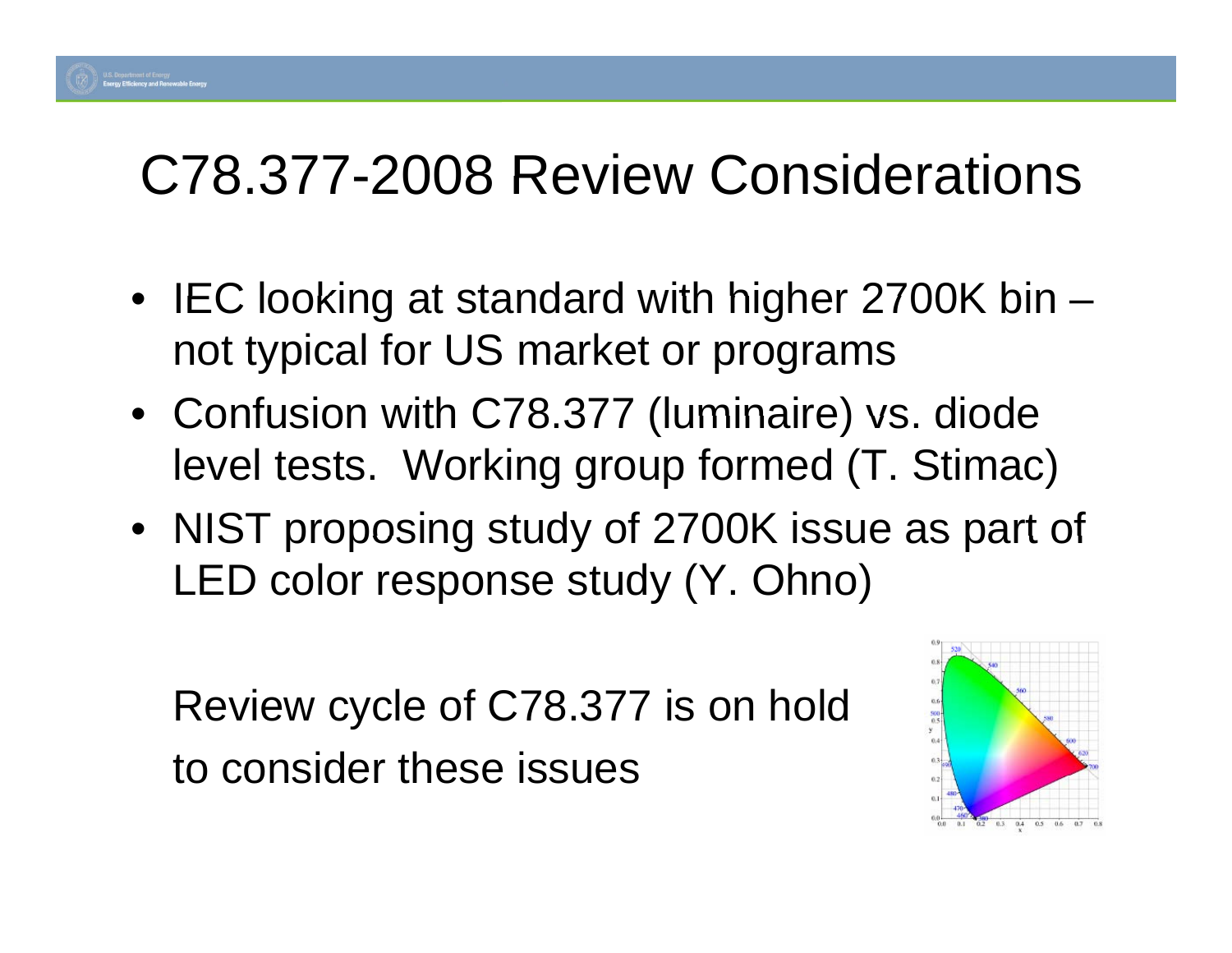

# LM-79 and LM-80 issues

- LM-79
	- More detail on goniometer measurements
	- AC Power Supply requirements
	- More detail on color uniformity calculations
	- Power Factor reference
	- Others….
- LM-80
	- $-$  Need for more specifics on test parameters
	- Need to revisit limited 6000 hr/1000 data
	- Should continue to explore accelerated test
	- LM-80 needs TM-21 now!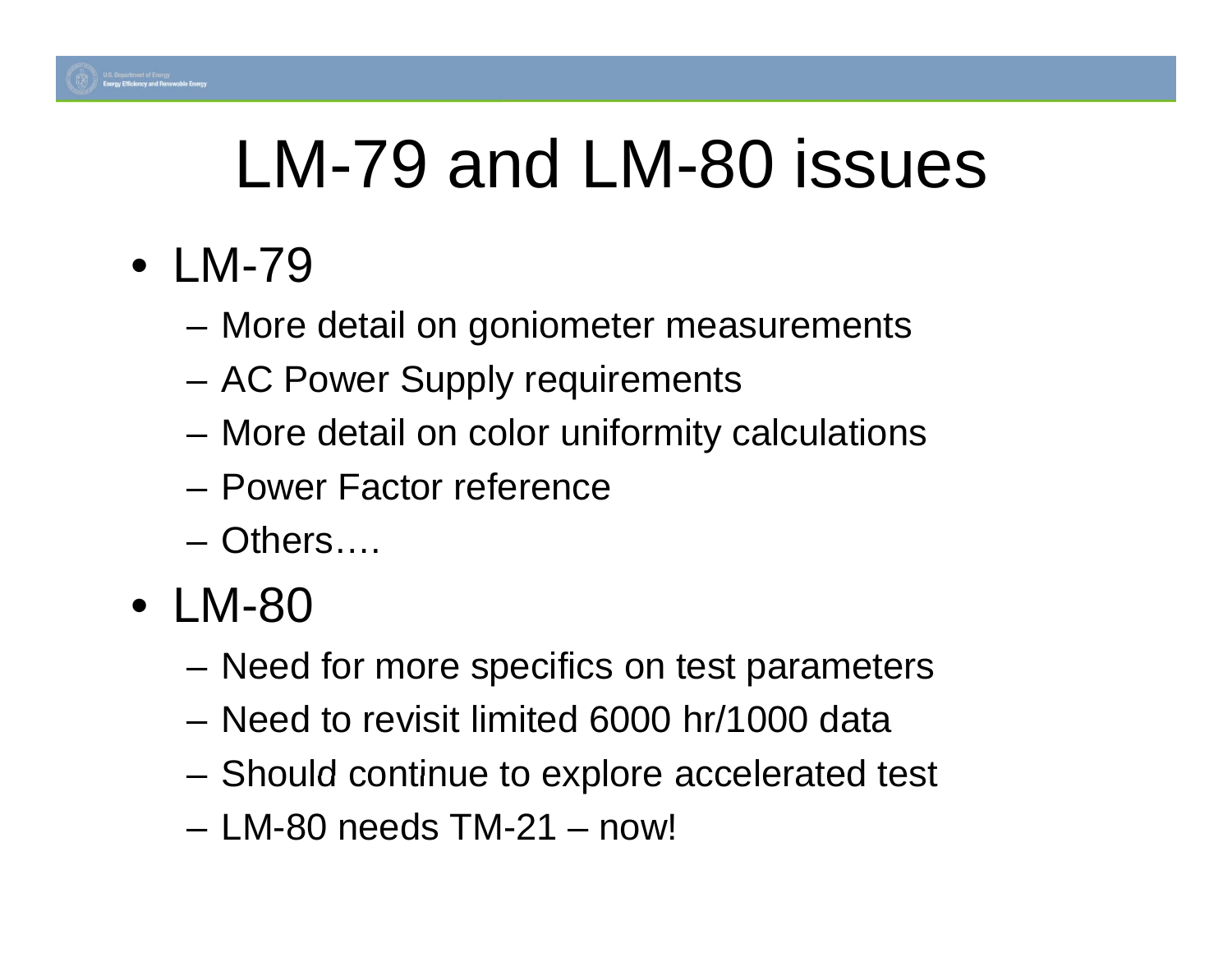

# Speaking of TM-21….

- PNNL working statistical model runs to evaluate decay models
- "X times test hours" life limit likely to be needed
- Conservative estimate from multiple good models likely best method at 6000 hrs
- Clear need for better data than 6000/1000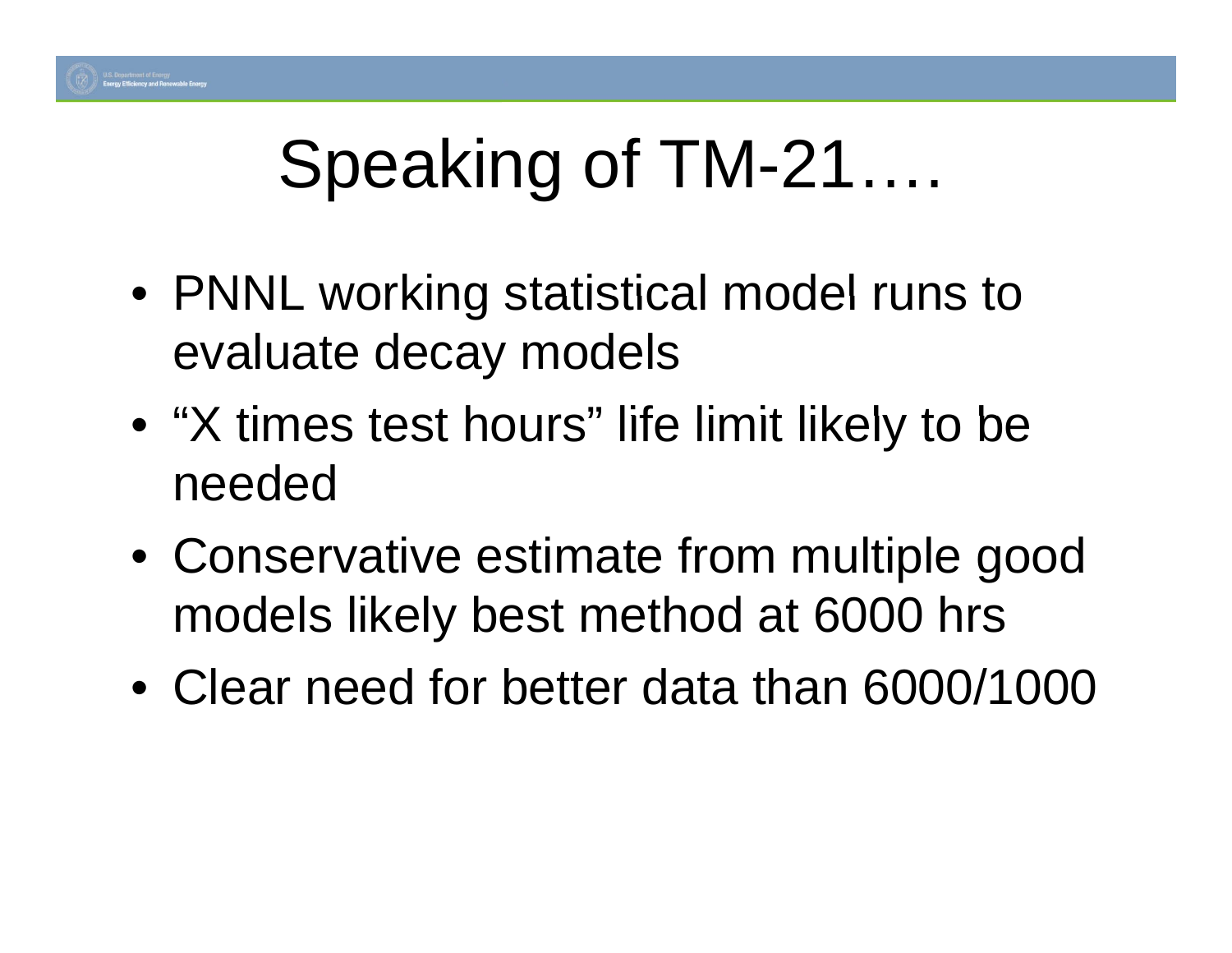### Other Standards Interests ….from recent ANSLG meeting

- $\bullet\,$  LED package size standardization in support of interconnects – working group formed (R. Weber, T. Stimac)
- End of Life indicator
- Driver reliability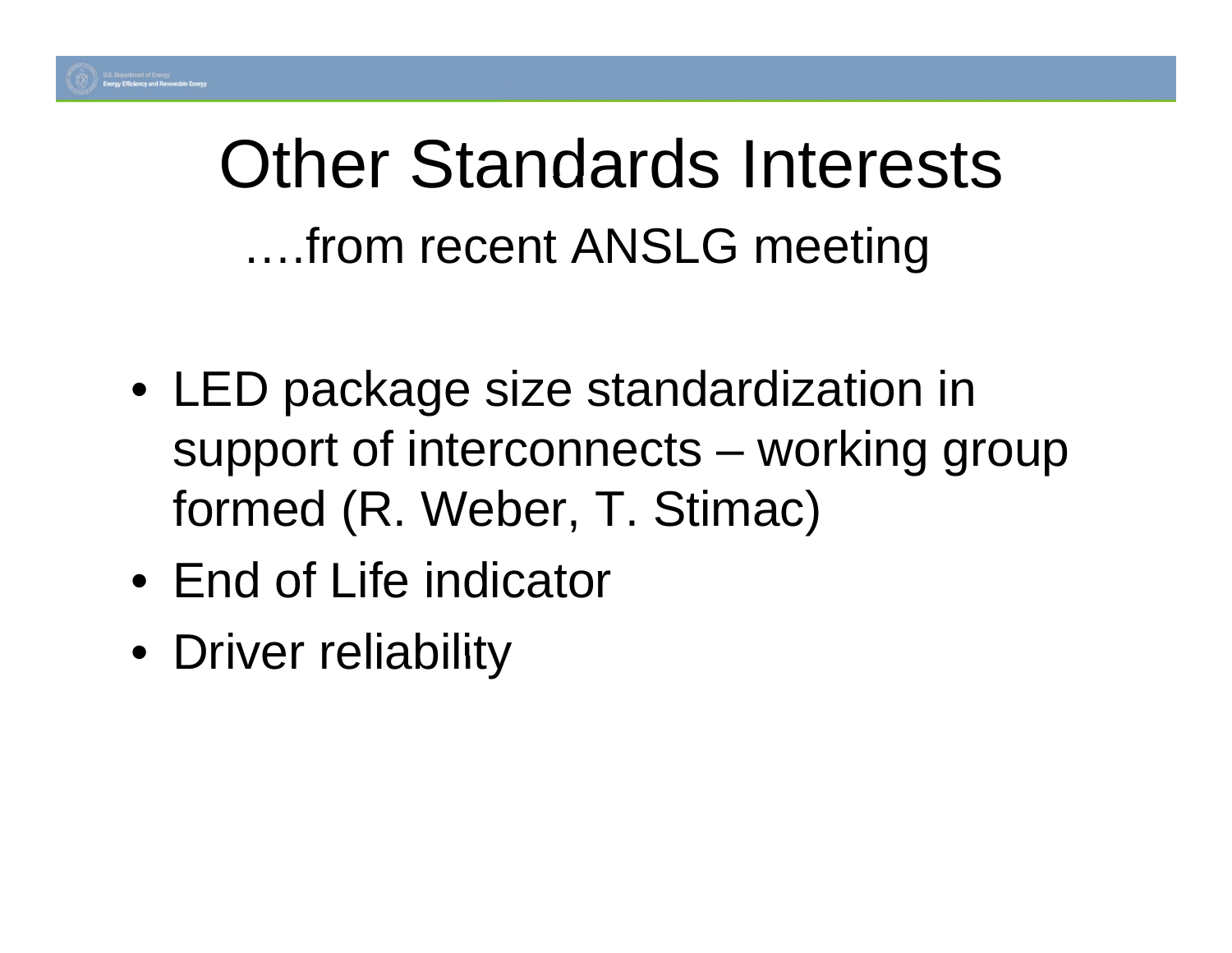# **Current Specific DOE support**

- NVLAP process workshop
- CALiPER Testing and Standards Roundtable
- NIST lamp standard support
- Uncertainty Budget development subcontract starting soon
- NIST LED color human response study soon to be funded

Other needs? Suggestions?